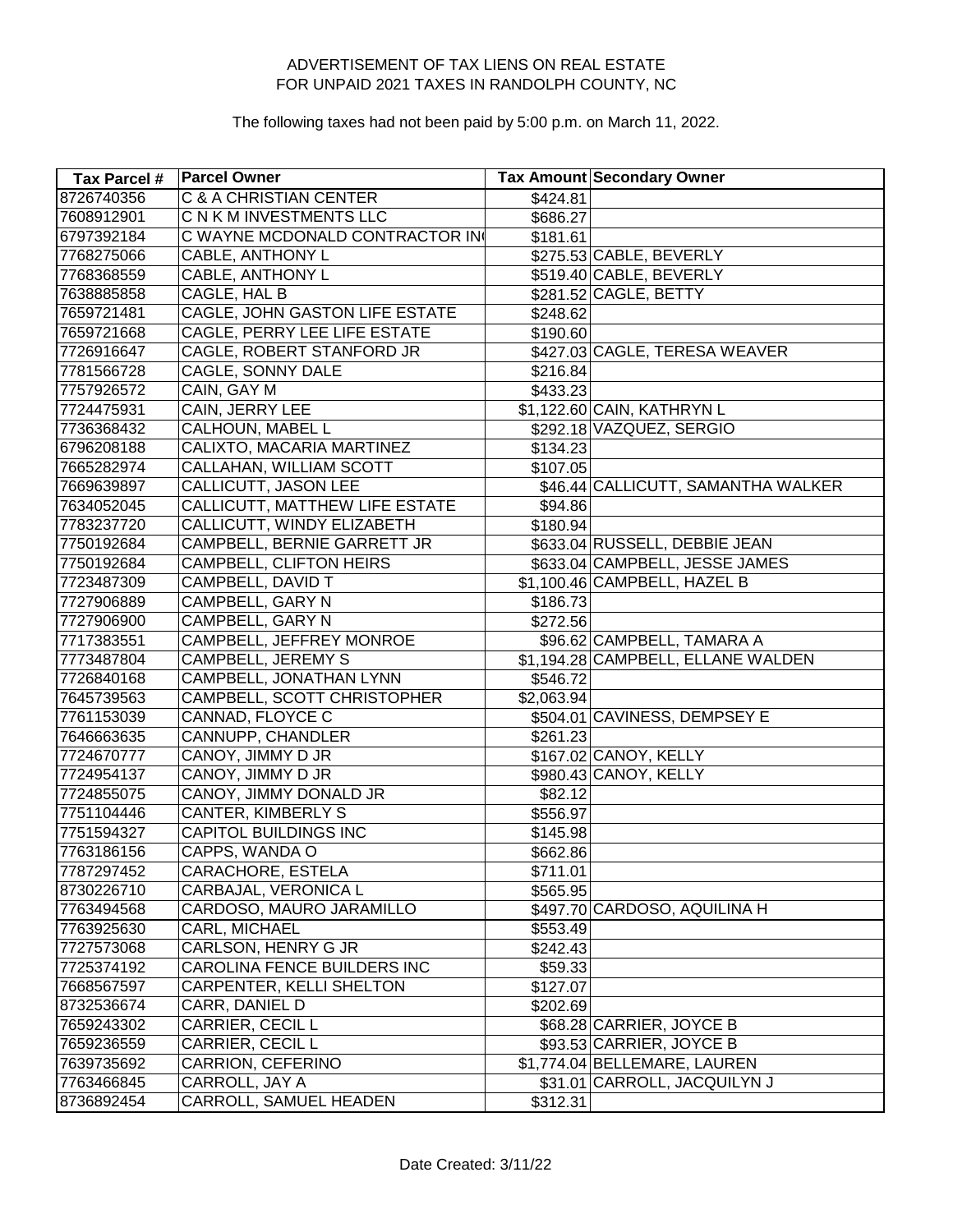| Tax Parcel # | <b>Parcel Owner</b>                |            | Tax Amount Secondary Owner                 |
|--------------|------------------------------------|------------|--------------------------------------------|
| 8736891326   | <b>CARROLL, SAMUEL HEADEN</b>      | \$937.41   |                                            |
| 8737806374   | CARROLL, SAMUEL HEADEN             | \$193.35   |                                            |
| 8737805348   | CARROLL, SAMUEL HEADEN             | \$141.65   |                                            |
| 8737804327   | CARROLL, SAMUEL HEADEN             | \$141.65   |                                            |
| 8737803413   | CARROLL, SAMUEL HEADEN             | \$144.28   |                                            |
| 8737802409   | CARROLL, SAMUEL HEADEN             | \$144.05   |                                            |
| 8737807184   | CARROLL, SAMUEL HEADEN             | \$340.04   |                                            |
| 8736798876   | CARROLL, SAMUEL HEADEN             | \$141.65   |                                            |
| 8736898906   | CARROLL, SAMUEL HEADEN             | \$194.40   |                                            |
| 8736894447   | CARROLL, SAMUEL HEADEN             | \$135.05   |                                            |
| 8736897614   | CARROLL, SAMUEL HEADEN             | \$170.76   |                                            |
| 8736799599   | CARROLL, SAMUEL HEADEN             | \$51.80    |                                            |
| 8737804075   | CARROLL, SAMUEL HEADEN             | \$141.65   |                                            |
| 7608538801   | CARROLL, TREVOR J                  | \$641.58   |                                            |
| 7697760543   | CARROLL, TREVOR JEDDY              |            | \$1,777.16 ROBBINS, ALESHIA                |
| 7707401856   | CARTER, DANITA                     | \$1,394.86 |                                            |
| 7765226862   | CARTER, JOHN D JR                  |            | \$2,593.58 BUNTING, CHRISTINA L            |
| 8628633503   | CARTER, JOSEPHINE SIMMONS          |            | \$118.98 ALLRED, RONALD W                  |
| 8628633338   | CARTER, JOSEPHINE SIMMONS          |            | \$29.27 ALLRED, RONALD W                   |
| 8628637605   | CARTER, JOSEPHINE SIMMONS          |            | \$32.31 ALLRED, RONALD W                   |
| 7761257088   | CARTER, SUBRINNA                   | \$672.15   |                                            |
| 7761257088   | <b>CARTER, THOMAS</b>              |            | \$672.15 RIDLEY, CHANDRA                   |
| 7738463152   | CARTRETTE, RONALD                  | \$517.08   |                                            |
| 7753866465   | CARVAJAL, SANTIAGO HINOJOSA        |            | \$1,728.43 GARCIA, ELENA DEL CARMEN FLORES |
| 7771786951   | CAS INVESTMENTS, LLC               | \$1,615.73 |                                            |
| 6689699365   | CASAD, SCOTT ALAN JR               | \$243.00   |                                            |
| 7728062309   | CASE, JOSHUA MATTHEW               |            | \$1,082.99 CASE, ANDREA ELIZABETH          |
| 7645683808   | CASEY, CALVIN WHITLEY SR LIFE ESTA | \$396.93   |                                            |
| 7777947172   | CASHATT, ANDREA BLAKE              | \$29.31    |                                            |
| 7764874592   | <b>CASHATT, SIDNEY DAVIS</b>       | \$200.25   |                                            |
| 7764874465   | CASHATT, SIDNEY DAVIS              | \$235.02   |                                            |
| 7697318473   | CASSADY, FERDINAND ETHAN           | \$418.63   |                                            |
| 8616723337   | CASSADY, JEREMY C                  |            | \$328.13 CASSADY, SHEILA H                 |
| 7697113667   | CASSADY, KELVIN TERRELL            | \$317.21   |                                            |
| 7697112950   | CASSADY, KELVIN TERRELL            | \$156.37   |                                            |
| 8634098567   | CASSADY, RANDY LEE                 | \$118.15   |                                            |
| 7697128364   | CASSIDY, ERNEST LEE                |            | \$261.87 CASSIDY, BEVERLY                  |
| 8626001135   | CASSIDY, SHERRI ANITA              |            | \$258.06 CASSIDY, TRAVIS BERNARD           |
| 7745899875   | <b>CASTOR, STEPHEN CRAIG</b>       |            | \$20.39 CASTOR, AMY Z                      |
| 6798960499   | CASTRO, BELEN GODINEZ              |            | \$14.80 MEDRANO, LEO PORTILLO              |
| 7725229727   | CASTRO, SERGIO HERNANDEZ           | \$1,141.80 |                                            |
| 7728101672   | CAUSEY, JUNE C                     | \$1,109.22 |                                            |
| 7687268110   | CAVALLIER, RANDY H                 |            | \$92.42 CAVALLIER, SUSAN P                 |
| 8713331804   | CAVENESS, ADA A HEIRS              |            | \$104.17 CAVENESS, OTHERS                  |
| 7761153039   | CAVINESS, BERNIE W                 | \$504.01   |                                            |
| 8702965425   | CAVINESS, RONNEY DOUGLAS           |            | \$474.21 CAVINESS, COKIE MARIE DULNUAN     |
| 8734840639   | CAZARIN, ISMAEL SANTOS             | \$566.11   |                                            |
| 7720536432   | CECIL, JOSEPH TYLER                | \$132.67   |                                            |
|              |                                    |            |                                            |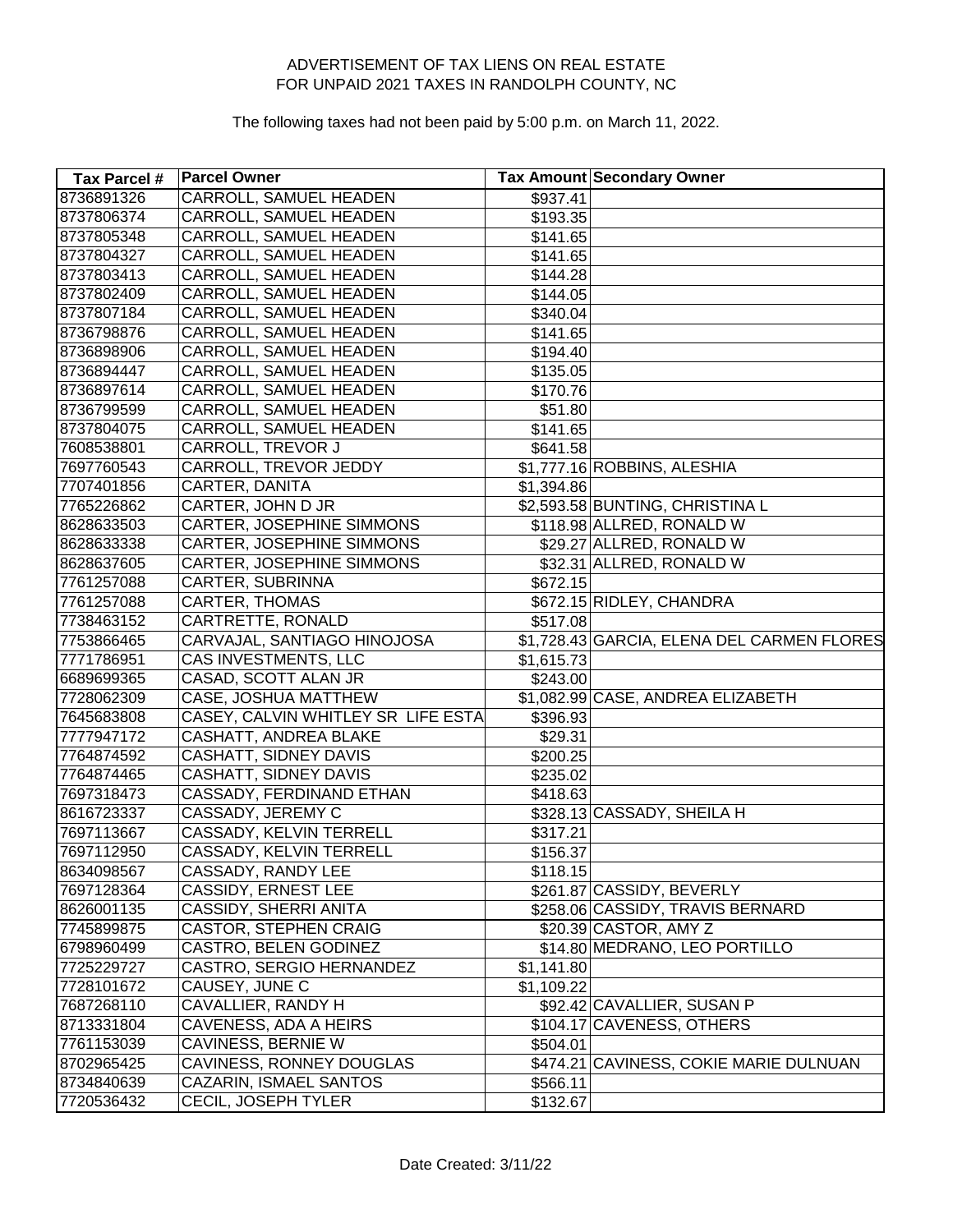| Tax Parcel # | <b>Parcel Owner</b>                      |            | Tax Amount Secondary Owner            |
|--------------|------------------------------------------|------------|---------------------------------------|
| 7720536581   | <b>CECIL, JOSEPH TYLER</b>               | \$1,024.86 |                                       |
| 7751511413   | <b>CEJA, MARCO ANTONIO</b>               |            | \$973.05 CEJA, EDITH A                |
| 8734738362   | CELIO, IVAN CHAVELAS                     | \$107.05   |                                       |
| 8734737187   | CELIO, IVAN CHAVELAS                     | \$488.16   |                                       |
| 7752314637   | <b>CESANA LLC</b>                        | \$134.47   |                                       |
| 7726982736   | CHAIREZ, JAVIER JR                       | \$196.50   |                                       |
| 7734589462   | CHAIREZ, ROGELIO F                       | \$177.16   |                                       |
| 7725286023   | CHAMBERS, TAMMY MICHELLE                 | \$41.23    |                                       |
| 6796005084   | CHAMBLISS, SHEILA HARRIS                 | \$624.29   |                                       |
| 7787284955   | <b>CHANDLER, TONYA S</b>                 | \$399.51   |                                       |
| 7795220816   | CHANEY, MARK ALAN JR                     |            | \$172.69 CHANEY, KRYSTAL LATHAM       |
| 7639913063   | CHAPARRO, MIGUEL DMINGUEZ                |            | \$538.18 VARGAS, AGUSTINA TORRES      |
| 7678072745   | <b>CHARLES C BIGELOW LLC</b>             | \$284.56   |                                       |
| 7736363292   | CHAVIS, NAMON                            |            | \$344.37 CHAVIS, GERALDINE S          |
| 8626003350   | CHEEK, ARNOLD CLEO                       | \$338.75   |                                       |
| 7704968576   | CHEEK, CHRISTOPHER K                     |            | \$1,146.03 CHEEK, KIMBERLY D          |
| 8637477088   | <b>CHEEK, CODY RYAN</b>                  |            | \$138.45 CHEEK, BRITTANY BEAL         |
| 8637550921   | CHEEK, CODY RYAN                         |            | \$113.08 BEAL, BRITTANY LYNN          |
| 8637467889   | <b>CHEEK, CODY RYAN</b>                  |            | \$138.45 CHEEK, BRITTANY BEAL         |
| 8637560262   | CHEEK, CODY RYAN                         |            | \$270.74 BEAL, BRITTANY L             |
| 8628407841   | CHEEK, FRANCIS M                         | \$1,823.00 |                                       |
| 8712271955   | CHEEK, JOHN LIFE ESTATE                  | \$614.79   |                                       |
| 7667123661   | CHEEK, JONATHAN L                        |            | \$1,184.26 CHEEK, ANGELA RENEE        |
| 7750066762   | CHEEK, MARVIN WINFRED LIFE ESTATE        | \$966.43   |                                       |
| 8616806135   | CHEEK, MARY LOIS                         | \$73.54    |                                       |
| 8627399810   | CHEEK, MIKE                              | \$103.74   |                                       |
| 8628309855   | CHEEK, MIKE                              | \$103.35   |                                       |
| 8628309320   | CHEEK, MIKE                              | \$103.28   |                                       |
| 7750599540   | CHEEK, RICHARD TYRONE                    | \$40.96    |                                       |
| 7761257661   | CHEEK, RODRICK                           | \$244.63   |                                       |
| 8702724313   | CHEEK, SHEENA                            |            | \$519.64 CHEEK, JAMES JR              |
| 8712191342   | <b>CHEEK, TIMOTHY K</b>                  | \$67.61    |                                       |
|              | 7659062045:801 CHEEKS, VEATRICE          | \$1,356.66 |                                       |
| 7708387931   | <b>CHESTER, CLIFTON M</b>                |            | \$1,218.49 NETTLES, GWENDOLYN V       |
| 7706865663   | CHISEM, VERA MILLER HEIRS                | \$60.60    |                                       |
|              | 7706865284:801 CHISEM, VERA MILLER HEIRS | \$193.35   |                                       |
| 7636844722   | CHISHOLM, HARRY LYNN                     | \$264.35   |                                       |
| 8736462647   | CHOLO, FELIX GALICIA                     |            | \$267.15 PENERA, YOLANDA ELVIRA       |
| 7766323685   | CHRISCOE, GLENN                          | \$16.58    |                                       |
| 6695960412   | CHRISCOE, KENT S                         | \$547.80   |                                       |
| 7604756960   | CHRISCOE, KENT STEPHEN                   |            | \$311.56 CHRISCOE, PATRICIA SANDERS   |
| 7604663340   | CHRISCOE, KENT STEPHEN                   |            | \$2,394.18 CHRISCOE, PATRICIA SANDERS |
| 7645687905   | CHRISCOE, TERRY LYNN                     | \$249.08   |                                       |
| 7665733023   | CHRISCOE, TRENT                          |            | \$1,027.55 JENNELL, CARDIN            |
| 8604054388   | CHRISCOE, TRENT CHARLES                  | \$72.46    |                                       |
| 8607619965   | CHRISTIE, JOHN G                         | \$96.00    |                                       |
| 7733964793   | CHURCH, JOSEPH W JR                      |            | \$455.66 CHURCH, TERRIA               |
| 7618139500   | CIL, CHONG                               |            | \$631.97 LIENGHOT, KPOH               |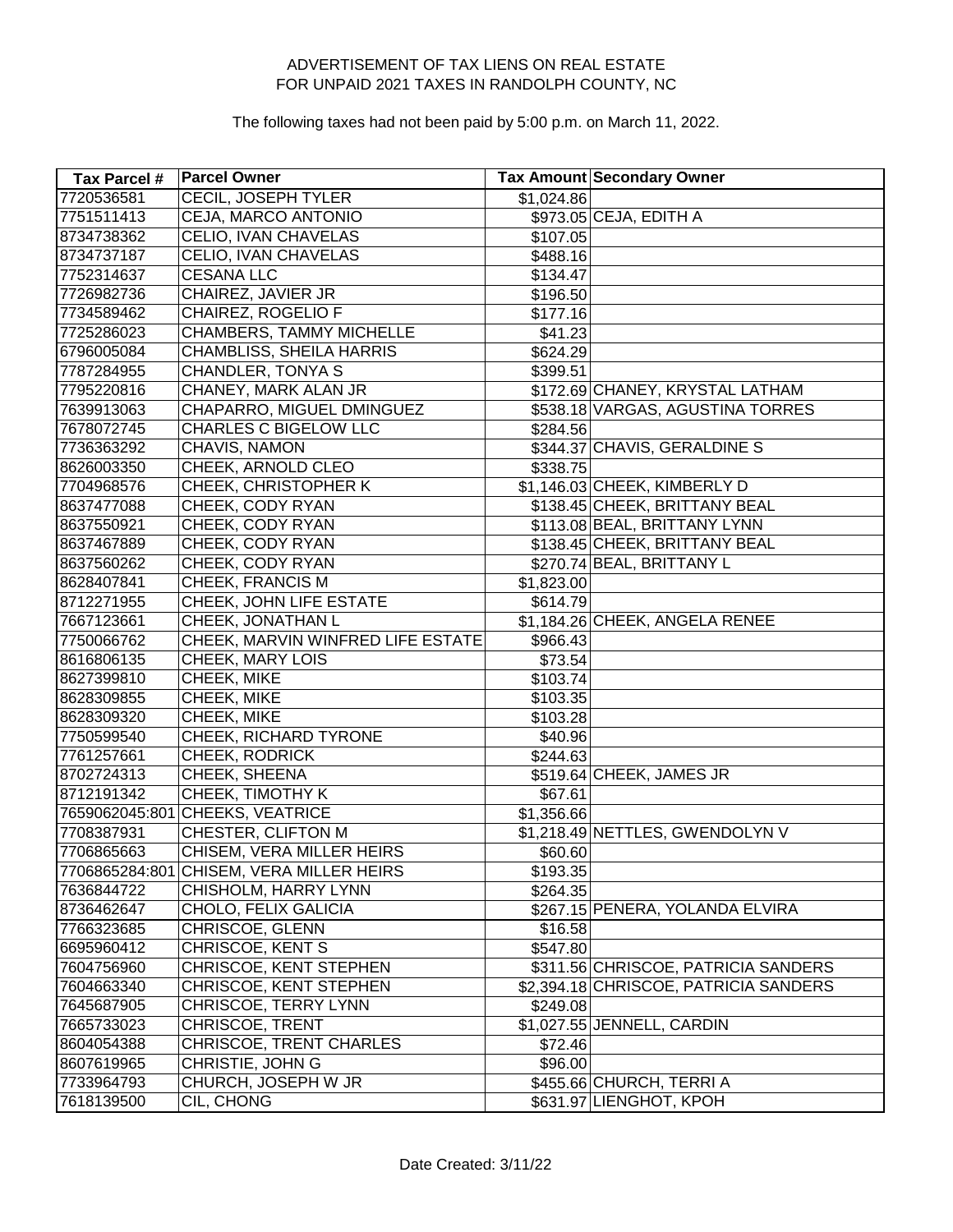| Tax Parcel # | <b>Parcel Owner</b>                    |                     | <b>Tax Amount Secondary Owner</b>  |
|--------------|----------------------------------------|---------------------|------------------------------------|
| 7758760997   | CLARIDA, PATRICIA C                    | \$266.26            |                                    |
| 7761238596   | CLARK, BENITA GLADDEN                  | \$794.82            |                                    |
| 7774920558   | <b>CLARK, BRIAN S</b>                  |                     | \$94.12 CLARK, LAURA D             |
| 7751719572   | CLARK, DAVID MCKENZIE TRUSTS           |                     | \$724.47 CARR, JULIA C HEIRS       |
| 7764490794   | CLARK, DONALD LAWRENCE                 |                     | \$1,005.40 COBLE, DONNA FAYE CLARK |
| 7689404832   | <b>CLARK, JANICE W</b>                 | \$682.64            |                                    |
| 7751719572   | CLARK, JOHN W II                       |                     | \$724.47 CLARK, EDWARD GRAHAM      |
| 7707460490   | <b>CLARK, KENNETH B</b>                |                     | \$198.83 CLARK, OTHERS             |
| 7646263250   | CLARK, MARSHA                          |                     | \$363.21 REYES, SANTOS VAZQUEZ     |
| 7782150795   | <b>CLARK, SUSIE SHAW</b>               |                     | \$84.97 CLARK, JAMES WELLINGTON    |
| 7782150739   | <b>CLARK, SUSIE SHAW</b>               |                     | \$115.45 CLARK, JAMES WELLINGTON   |
| 7790136159   | <b>CLARK, TERRY ALLEN</b>              |                     | \$827.13 CLARK, CONNIE M           |
| 7767309015   | <b>CLARK, THOMAS A</b>                 | \$23.24             |                                    |
| 7767212174   | <b>CLARK, THOMAS A</b>                 | \$34.08             |                                    |
| 7767213153   | <b>CLARK, THOMAS A</b>                 | \$34.00             |                                    |
| 7767211182   | <b>CLARK, THOMAS A</b>                 | \$34.00             |                                    |
| 7767210094   | <b>CLARK, THOMAS A</b>                 | $\overline{$}39.35$ |                                    |
| 7767216054   | <b>CLARK, THOMAS A</b>                 | \$39.92             |                                    |
| 7728604447   | CLEM, BOBBY LEE                        |                     | \$499.24 CLEM, PEGGY G             |
| 8711065026   | <b>CLEMENT, ROBERT E</b>               |                     | \$69.14 CLEMENT, JANICE            |
| 7703744707   | CLEWIS, JAMES L                        | \$132.17            |                                    |
| 7719004139   | CLIETT, SANDRA                         | \$304.37            |                                    |
| 6798275940   | CLINE, MARY GAIL HEIRS                 | \$286.54            |                                    |
| 7706961929   | <b>CLINE, MATTHEW STEVEN</b>           |                     | \$92.08 CLINE, EMILY NANTZ         |
| 8726621809   | CLONINGER, BARBARA ANN                 |                     | \$224.14 CLONINGER, MERI ANGELA    |
| 8733181890   | COBLE, CHARLES DOUGLAS                 | \$95.02             |                                    |
| 8733192243   | COBLE, CHARLES DOUGLAS                 | \$531.44            |                                    |
| 8733193417   | COBLE, CHARLES DOUGLAS                 | \$46.71             |                                    |
| 8733191092   | COBLE, CHARLES DOUGLAS                 | \$454.47            |                                    |
| 8733189791   | COBLE, CHARLES DOUGLAS                 | \$568.91            |                                    |
| 7761355121   | COBLE, ELSIE                           | \$23.85             |                                    |
| 7645670639   | <b>COBLE, JAMES CLETUS</b>             |                     | \$614.99 LAW, ELIJAH JUDE          |
| 7751955887   | COBLE, JAMES D                         |                     | \$1,183.43 BROWN, RHONDA           |
| 8736681467   | COBLE, JOHN TRAVIS                     | \$697.04            |                                    |
| 7695866852   | COBLE, LARRY WAYNE                     |                     | \$480.33 COBLE, CAROLYN H          |
| 7727827446   | COBLE, LARRY WAYNE                     |                     | \$172.53 COBLE, CAROLYN H          |
| 7758763815   | COBLE, MICHAEL                         |                     | \$174.31 CLARIDA, PATRICIA         |
| 8700087250   | COCKMAN, BARRY                         | \$514.27            |                                    |
| 7747153324   | COCKMAN, CHERYL                        | \$561.81            |                                    |
| 7727935983   | COCKMAN, CHERYL ANN                    | \$333.76            |                                    |
| 7725330134   | COE, GEORGE D                          |                     | \$984.80 COE, JOYCE S              |
| 7776371057   | COE, LORI SHAUN GREGSON                | \$493.89            |                                    |
| 7688912938   | COFFIN, TABATHA D                      |                     | \$57.72 COFFIN, PRISCILLA Y        |
| 7684236671   | COLE, STEVEN WAYNE                     | \$390.87            |                                    |
| 7649696651   | <b>COLE, TAMMY MICHELLE</b>            | \$851.84            |                                    |
| 7761329752   | <b>COLERIDGE ROAD HOUSING PARTNERS</b> | \$935.74            |                                    |
| 8704476163   | COLEY, JACKIE DON                      | \$472.61            |                                    |
| 7728804113   | <b>COLLINS, FAYE T</b>                 | \$204.95            |                                    |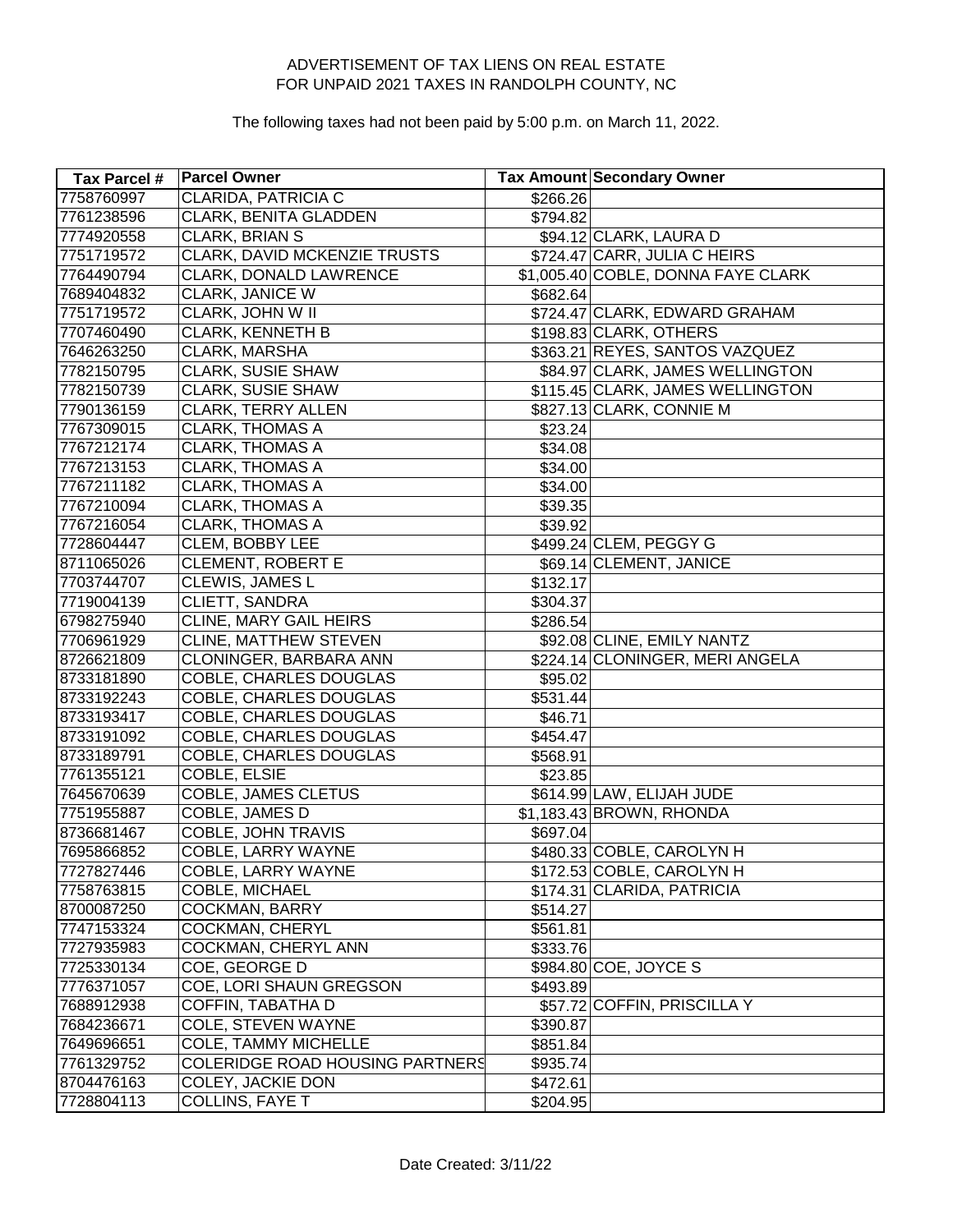| Tax Parcel #             | <b>Parcel Owner</b>               |             | Tax Amount Secondary Owner             |
|--------------------------|-----------------------------------|-------------|----------------------------------------|
| 7751542591               | <b>COLLINS, STEVEN E</b>          | \$816.00    |                                        |
| 7751543424               | <b>COLLINS, STEVEN ERIC</b>       |             | \$668.61 BRIDGES, SARAH NICOLE         |
| 6797352258               | COLONIAL COUNTRY CLUB INC         | \$20,814.75 |                                        |
| 7747395103               | COLTRANE, CHARLES EDWARD          | \$772.01    |                                        |
| 8726848934               | COLTRANE, JUDY                    | \$371.98    |                                        |
| 7707021393               | COMBS, GENE PAUL                  | \$583.57    |                                        |
| 7645506981               | COMBS, JOSHUA SCOTT               | \$689.63    |                                        |
| 7727739711               | COMBS, SANDRA KAYE                | \$774.29    |                                        |
| 7767495307               | CONDREY, MARIE MITCHELL HEIRS     | \$183.95    |                                        |
| 6785981228               | CONNER, JAMES R                   | \$434.21    |                                        |
| 7761683209               | CONNER, RAY                       | \$95.24     |                                        |
| 7723356708               | CONNOLLY, THOMAS LEO II           |             | \$1,085.92 CONNOLLY, JASON CHRISTOPHER |
| 7792264809               | CONNOR, RONALD WAYNE II           | \$533.88    |                                        |
| 7718695388               | CONREX ML PORTFOLIO 2019 01 OPERA | \$1,014.45  |                                        |
| 7717313241               | COOK, MAGALENE                    | \$92.18     |                                        |
| 8702814806               | COOK, WILLIAM J                   |             | \$1,073.92 LEVESQUE, JESSICA           |
| 7748308348               | COOPER, DIANE CHARLENE            |             | \$575.35 JOHNSON, CHARLES GREGORY      |
| 7668105683               | COOPER, PERRY R SR                |             | \$1,208.39 COOPER, KATHY S             |
| 7656696451               | <b>CORDREY, CONNIE MARIE</b>      | \$107.95    |                                        |
| 7656696451               | <b>CORDREY, HARRY A</b>           |             | \$107.95 GRIEMAN, CYNTHIA              |
| 7656696451               | <b>CORDREY, TERRY SAMUEL</b>      |             | \$107.95 CLARIUS, DEBORAH              |
| 7751539503               | <b>CORE VENTURES LLC</b>          | \$1,933.05  |                                        |
| 8724531552               | COREA, LUCILA RABADAH             | \$526.66    |                                        |
| 7762946992               | CORNELL, SCOTT DAVID              |             | \$168.90 CORNELL, DESIREE BROWN        |
| 6798287336               | CORTES, ROBERTO P                 | \$504.40    |                                        |
| 7761344543               | <b>CORTES, TOMAS URIBE</b>        | \$732.53    |                                        |
| 7764720674               | CORUM, JEFFREY                    |             | \$31.86 CORUM, TRACY                   |
| 7743075100               | COTHRAN, MARANDA C                | \$250.86    |                                        |
| 7717099958               | COUNTEE, WILHELMINA HOLLAND       | \$167.85    |                                        |
| 7727607578               | COVINGTON, KAREN D                | \$229.65    |                                        |
| 7750723312               | COVINGTON, PIPER TRUSTEE          | \$945.13    |                                        |
| 7704028313               | COX, BARRY                        | \$555.78    |                                        |
| 7740587984               | COX, BETTY JEAN S ESTATE          | \$21.78     |                                        |
| 7736038360               | COX, BONITA FLEMING               | \$1,011.51  |                                        |
| 8714740380               | COX, BRANDON LEE                  | \$204.85    |                                        |
| 8607693947               | COX, CAROL ANN M TRUSTEE          | \$742.33    |                                        |
| 8607699449               | COX, CAROL ANN M TRUSTEE          | \$819.69    |                                        |
| 8607686991               | COX, CAROL ANN M TRUSTEE          | \$591.96    |                                        |
| 6798284586               | COX, CATHERINE C                  |             | \$381.52 COLTRANE, DANIEL              |
| 6797898676               | COX, DEBORAH GAIL WEST            |             | \$1,031.91 COX, RICHARD LEE            |
| 7751201239               | COX, DONALD LEE                   | \$669.86    |                                        |
| 7761520494               | COX, DONALD LYNN HEIRS            | \$985.23    |                                        |
| 7668666551               | COX, EDWARD M                     | \$98.41     |                                        |
| 8706071569               | COX, ELIZABETH DIANE              | \$730.55    |                                        |
| 7750385001               | COX, JANICE ROBBINS               | \$515.44    |                                        |
| 7758860949               | COX, JOSEPH W                     | \$376.43    |                                        |
| 7718387976:104 COX, LORI |                                   | \$734.97    |                                        |
| 8706076774               | COX, NATHAN RHEA                  |             | \$375.19 BOYD, WESLEY JACOB            |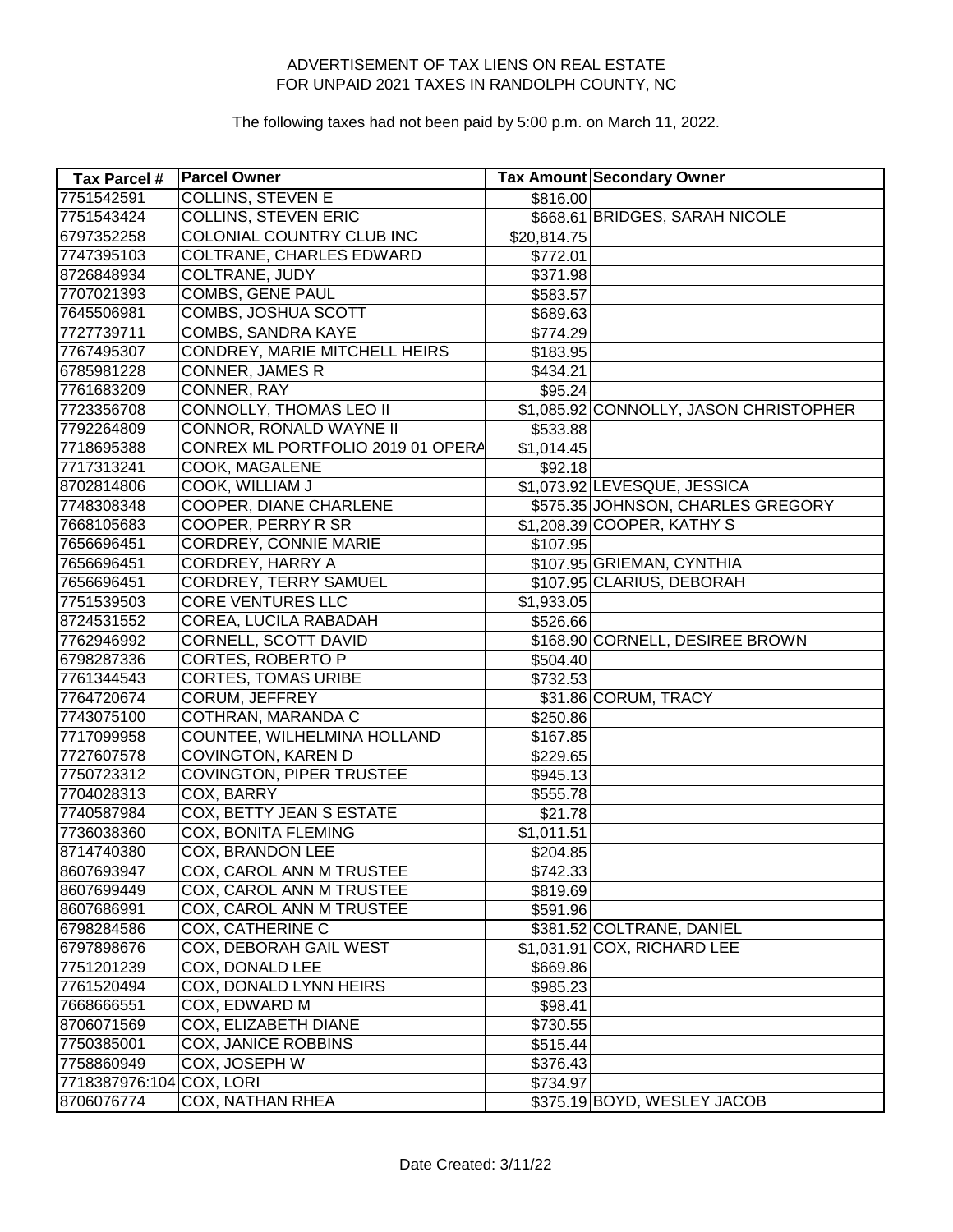| Tax Parcel #               | <b>Parcel Owner</b>                 |            | <b>Tax Amount Secondary Owner</b>       |
|----------------------------|-------------------------------------|------------|-----------------------------------------|
| 7748005888                 | <b>COX, PATTI M</b>                 | \$273.94   |                                         |
| 6793705390                 | COX, PHILLIP GEROME                 | \$1,134.29 |                                         |
| 7752981057                 | COX, RICKY N                        |            | \$1,413.16 COX, JOAN B                  |
| 7798337468                 | COX, RONDA                          | \$197.16   |                                         |
| 7791614617                 | COX, RUBY E                         | \$358.29   |                                         |
| 7743384363                 | <b>COX, THOMAS MICHAEL</b>          |            | \$632.72 COX, KATHY ELIZABETH           |
| 7689532102                 | COX, WILLIAM L                      |            | \$314.71 COX, BETTY M                   |
| 7717296498                 | CRAFT, GENEVA HEIRS                 | \$47.38    |                                         |
| 7725811302                 | CRAFT, MARILYN ANN                  | \$1,116.47 |                                         |
| 7737788758:801 CRAFT, TODD |                                     | \$397.27   |                                         |
| 7751593086                 | CRANFORD, CAROLYN K                 | \$686.69   |                                         |
| 7665157651                 | CRANFORD, LAWRENCE                  |            | \$68.65 CRANFORD, DANIELLE A            |
| 7711251673                 | CRANFORD, MATTHEW RUSTIN SR         |            | \$358.84 CRANFORD, TONYA RENEE          |
| 8702509644                 | CRAVEN, ALTON W III                 |            | \$859.33 CRAVEN, BETTY                  |
| 8628633503                 | CRAVEN, CYNTHIA ALLRED              |            | \$118.98 KENNEDY, LINDA SIMMONS         |
| 8628633338                 | CRAVEN, CYNTHIA ALLRED              |            | \$29.27 KENNEDY, LINDA SIMMONS          |
| 8628637605                 | CRAVEN, CYNTHIA ALLRED              |            | \$32.31 KENNEDY, LINDA SIMMONS          |
| 7669397809                 | CRAVEN, LINDA ALLRED TRUSTEE        | \$2,282.39 |                                         |
| 7717993533                 | <b>CRAVEN, TED GLENN</b>            |            | \$1,375.14 CRAVEN, CYNTHIA A            |
| 7718674254                 | CRAWFORD, ASHLEY PLAYER MOORE       |            | \$274.80 CROSBY, KELLY JO MOORE         |
| 7718672177                 | CRAWFORD, ASHLEY PLAYER MOORE       |            | \$291.48 MOORE, TRAY ALEXANDER          |
| 7703879700                 | CREASEY, APRIL                      | \$451.39   |                                         |
| 7734576731                 | CRESS, DONALD                       |            | \$208.17 CRESS, JESSICA                 |
| 7635042079                 | CRIGGER, MUNSEY E III               |            | \$1,075.60 CRIGGER, MICHELLE LINEBERRY  |
| 7666289569                 | CRISCO, ADAM LEE                    | \$161.05   |                                         |
| 7765146554                 | CRISP, DAVID R                      | \$1,191.80 |                                         |
|                            | 7717499360:212 CRIUS PROPERTIES LLC | \$712.50   |                                         |
| 7717486741                 | CROKER, WILLIAM C HEIRS             | \$1,114.03 |                                         |
| 7717485751                 | CROKER, WILLIAM C HEIRS             | \$795.57   |                                         |
| 6795439993                 | <b>CROMER, TERRY ALAN</b>           |            | \$2,433.36 CROMER, MAYRA ESTELA         |
| 6796397828                 | CROMER, WILLIAM C SR ESTATE         | \$746.77   |                                         |
| 7784730621                 | CROSS, CAROLENE BRITT HEIRS         | \$517.30   |                                         |
| 7781216977                 | CROSS, CHRISTI A                    | \$1,315.48 |                                         |
| 7783989702                 | <b>CROSS, FRANKIE G</b>             | \$65.62    |                                         |
| 7762670757                 | <b>CROSS, LISA GRIFFIN</b>          |            | \$2,005.98 CROSS, ALAN                  |
| 7780214409                 | CROSS, LUKE JOSPEH                  |            | \$18.38 CROSS, DALLAS HEATON            |
| 7750844514                 | <b>CROSS, MICHAEL DANIEL</b>        | \$446.29   |                                         |
| 7724794794                 | <b>CROTTS, MARK EDWARD</b>          | \$362.07   |                                         |
| 7728647054                 | <b>CRUTHIS, KENNETH WAYNE</b>       |            | \$188.55 CRUTHIS, THELMA LEE            |
| 7762399673                 | <b>CRUTHIS, LARRY CHARLES</b>       | \$39.19    |                                         |
| 7746635552                 | CRUTHIS, MARTHA JANE HEIRS          | \$721.87   |                                         |
| 7717193686                 | CRUZ GARCIA, GERARDO                | \$95.81    |                                         |
| 7752849345                 | CRUZ, ALMA DELIA SAN JUAN           | \$1,242.62 |                                         |
| 7718106198                 | CRUZ, JOSELITO BEJARANO             | \$883.32   |                                         |
| 7791017865                 | <b>CRUZ, VICTOR TOLEDO</b>          |            | \$439.89 JARAMILCO, FRANCELIA DOMINGUEZ |
| 7796859768                 | <b>CUGINO, ANTHONY</b>              |            | \$757.74 CUGINO, KELSEY                 |
| 7727915294                 | <b>CULLER, TAMMY B</b>              | \$898.07   |                                         |
| 8726740149                 | <b>CURTIS, MAXINE HARRIS HEIRS</b>  |            | \$194.16 COLTRANE, PETER ONEAL HEIRS    |